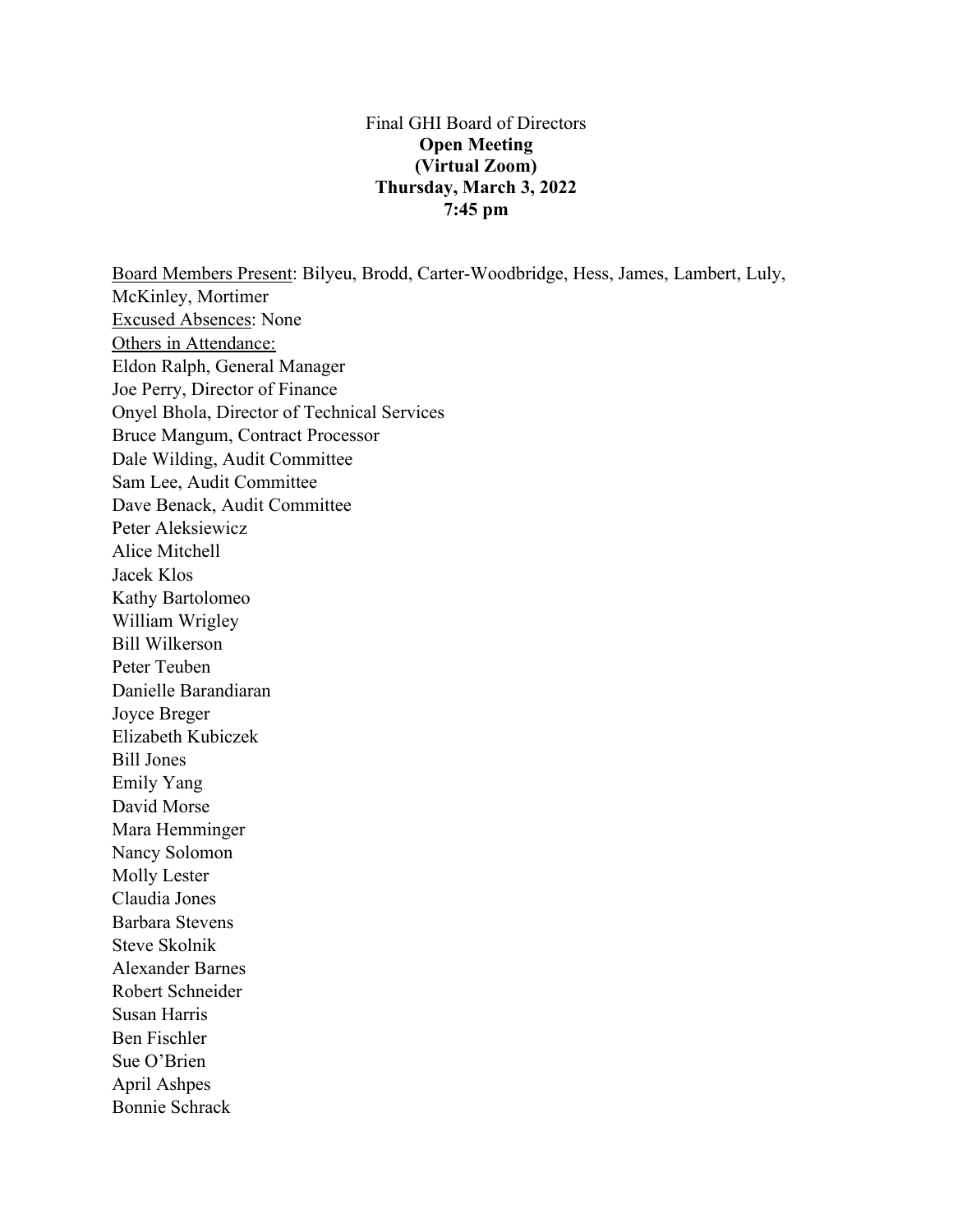Henry Haslinger Ann Samuel, Recording Secretary

# 1. Approval of Agenda

# **Motion: To approve the agenda as presented.**

Moved: Hess Seconded: Bilyeu Carried: 9-0

# 2. Statement of Closed Meeting

# 2a. Statement of Closed Meeting Held on March 3, 2022

GHI's Board of Directors held a closed meeting at 7:00 PM on March 3, 2022, via internet audio/video conference to discuss the following matters, as specified in the noted sub-paragraphs of the Maryland Cooperative Housing Corporation Act  $\S$  5-6B-19 (e) (1):

| Approve Minutes of the Closed Meeting held on January 20, 2022           | (vii)            |
|--------------------------------------------------------------------------|------------------|
| Consider Approval of the Following Contract                              | $(v_i)$          |
| • Acquisition of New Radios for the Maintenance Department – 2nd reading |                  |
| <b>Member Financial Matters</b>                                          | V <sub>111</sub> |

During the meeting, the Board of Directors authorized the Manager to enter into a contract with Wired Fox Technology to provide GHI wireless communication services including 30 mobile radios and a base station for a cost of \$26,376 over a period of two years, with an amount of 10% for contingencies, for a total cost not exceeding \$29,013.

The motion to hold the closed meeting was approved during the open meeting of February 17, 2022, by Directors Brodd, Carter-Woodbridge, Hess, James, Lambert, Luly, McKinley and Mortimer.

# 3. Visitors and Members (Comment Period)

Claudia Jones thanked Ronnie for changing the door locks and cleaning the stairs in her building. Claudia also asked to have the front door at the GHI office repaired to prevent slamming. Claudia asked to have minutes uploaded to the GHI website sooner. Claudia asked when GHI would be reopening Board meetings for in-person attendance. Claudia asked about the bylaw change of increasing General Manager approval limit to \$10,000 from \$7,500. Claudia asked about the March 31, 2022 attorney meeting and if it would still be held and confirmed the details. Claudia voiced a concern about rental units. She asked if GHI requires renters insurance for nonmembers and requests the Board to place a discussion about the rental policy on an upcoming agenda. She also asked to have the Board discuss reopening meetings to in-person attendance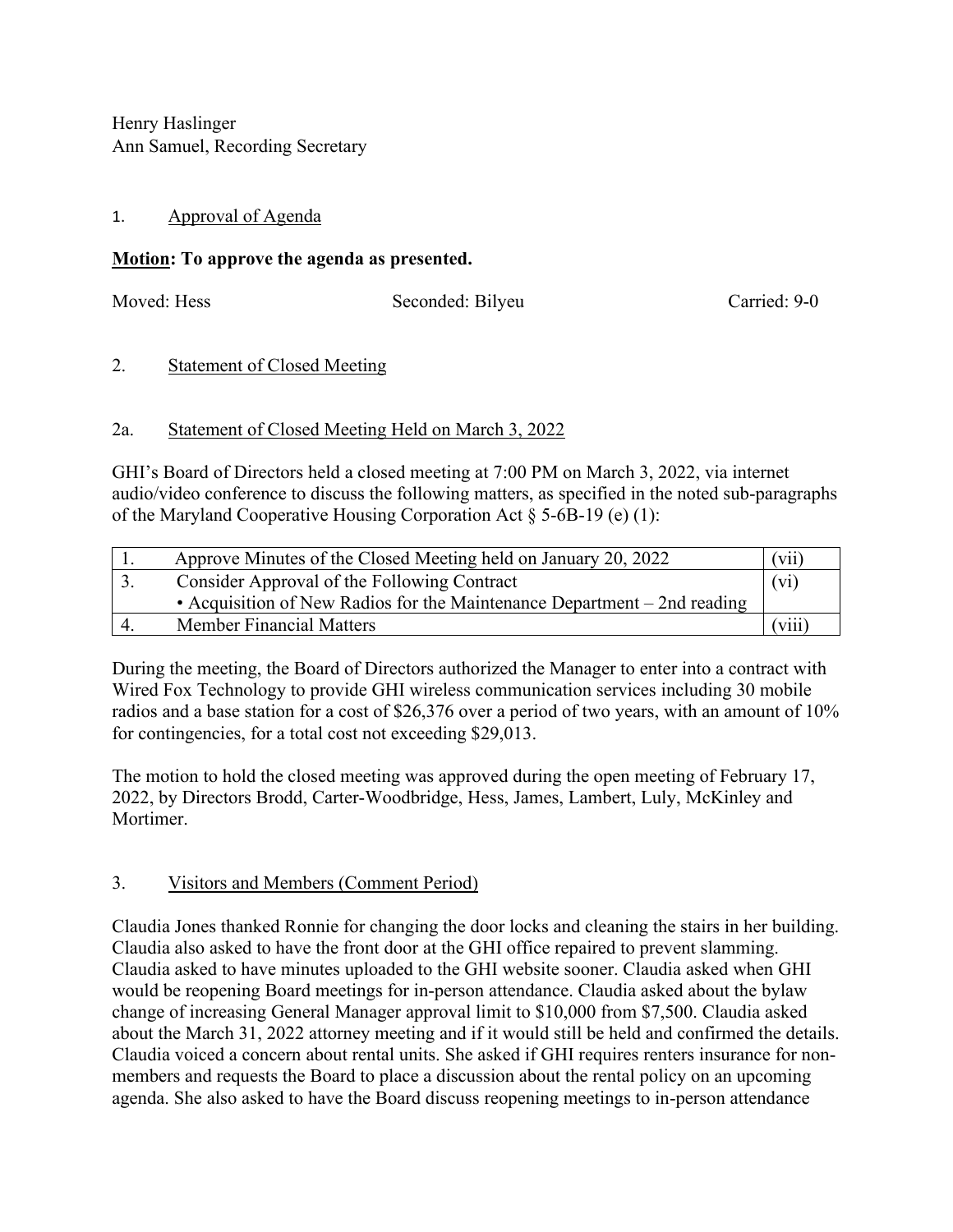and to confirm a date when that discussion would take place. President Brodd acknowledged Claudia's requests and concerns and advised that GHI staff would address each. President Brodd advised he could not set a confirmed date for the discussion of reopening in-person meetings but stated it will be planned.

Joyce Breger thanked GHI for their assistance when her unit flooded; however, she voiced concerns that she is being provided inconsistent information from GHI staff and is concerned that Stuart Caplan no longer being with GHI may change the scope of work for what is anticipated for her unit. She requested clarification on how she is supposed to handle her insurance company with these miscommunications and expressed disappointment in the lack of communication from GHI. General Manager Ralph advised member he would meet with her and Technical Services to arrive at a concise plan of action that is agreeable for all.

Molly Lester advised there was another incident like what was described by Ms. Breger and recommended the Board make sure communications during member repairs and/or displacement remain consistent.

Director Bilyeu also voiced concerns that the communication breakdown has been ongoing for over three years and needs to be addressed.

Vice-President Lambert expressed her agreement that staff communication with members must occur when work is happening inside the home and especially if the member must be displaced.

Robert Schneider voiced concerns about a unit in 10 Ct. of Hillside Road being unoccupied. He indicated that the member comes through periodically to check the mail, cut grass, etc. Would like to see the Board revisit the rental requirements for members. President Brodd advised the member that the Board would put it on the agenda for a later meeting.

Mara Hemminger advised Mr. Schneider that the handbook allows for one non-relative to reside in a member's home.

# 4. Approval of Membership Applications

# **Motion: I move that the Board of Directors approve the following person into the cooperative and membership be afforded them at the time of settlement:**

• Charlette M. Rayford, Sole Owner.

Moved: James Seconded: Carter-Woodbridge Carried: 9-0

# 5. Committee Reports

Director McKinley advised that the Buildings Committee submitted the draft report of the Impervious Surface Rules as well as suggested GHI Member Handbook revisions that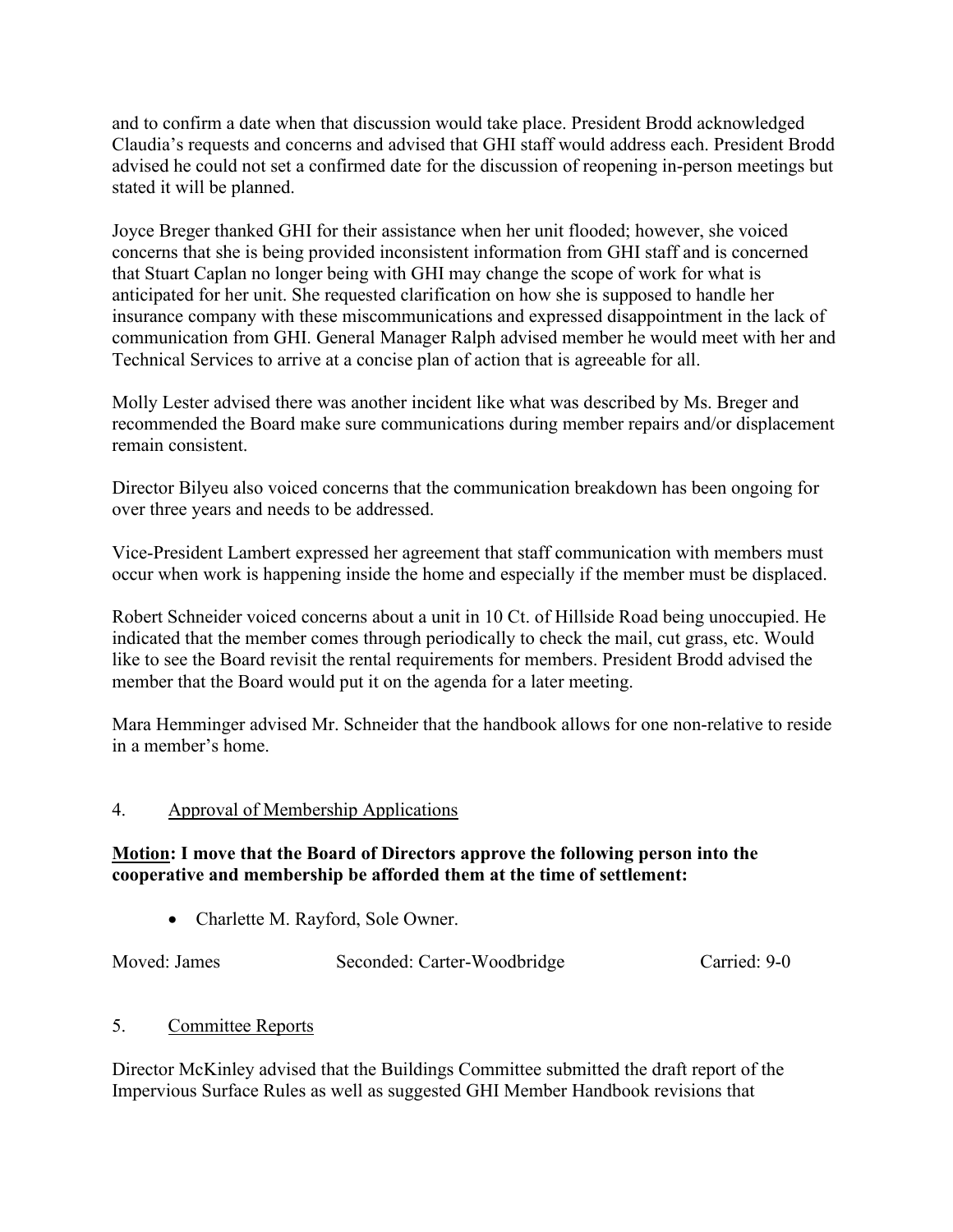encompass the NCOZ standards to the Board for review and consideration. The Buildings Committee also had a work session on February 22nd and will have an upcoming work session in March to continue work on the pilot plumbing replacement program.

Director McKinley advised that the Storm Water Management Subcommittee will be considering a proposal for a storm water management project in the 65 Ct. of Ridge Road, parcel X, during the March  $7<sup>th</sup>$  meeting.

Steve Skolnik, Buildings Committee member, advised that the solar energy system has been operational since February 22nd and in the 9 days the system has been online, it has exceeded expected production output by 200%, which saved the cooperative about \$800.

## 6. Consent Agenda

# **Motion: Move approval of the Consent Agenda.**

| Moved: Hess   | Seconded: McKinley | Carried: 8-1 |
|---------------|--------------------|--------------|
| Opposed: Luly |                    |              |

## 6a. Proposed Solar PVES Pre-paid Power Purchase Agreement –  $2<sup>nd</sup>$  reading (Attachment #2a-2c)

During the annual membership meeting on May 10, 2018, a vote was taken to authorize GHI's Board of Directors to enter into a contract to install a solar photovoltaic electrical system to supply electricity for GHI's Administration Building. Two options were considered and approved.

• Option 1, as Amended

On behalf of the Board, be it moved that the membership of Greenbelt Homes Inc. permits the Board of Directors to enter into a contract to purchase a solar panel system of at least 125-kilowatt capacity for no more than \$280,000 that would supply electricity to GHI's Administration Buildings.

• Option 2, as Amended

On behalf of the Board, be it moved that the membership of Greenbelt Homes Inc. permits the Board of Directors to enter into a Power Purchase Agreement (PPA) for a solar panel system that would supply electricity to GHI's Administration Buildings, not to exceed \$22,000 for the first year with adjustments for the rising cost of electricity in future years.

In 2018, GHI entered into a Power Purchase Agreement (PPA) with Sustainable Energy Systems LLC (attachment #2a), whereby SES financed and constructed a 133KW (AC) solar photovoltaic energy system (PVES) on the premises of the Administration Building Complex. Under the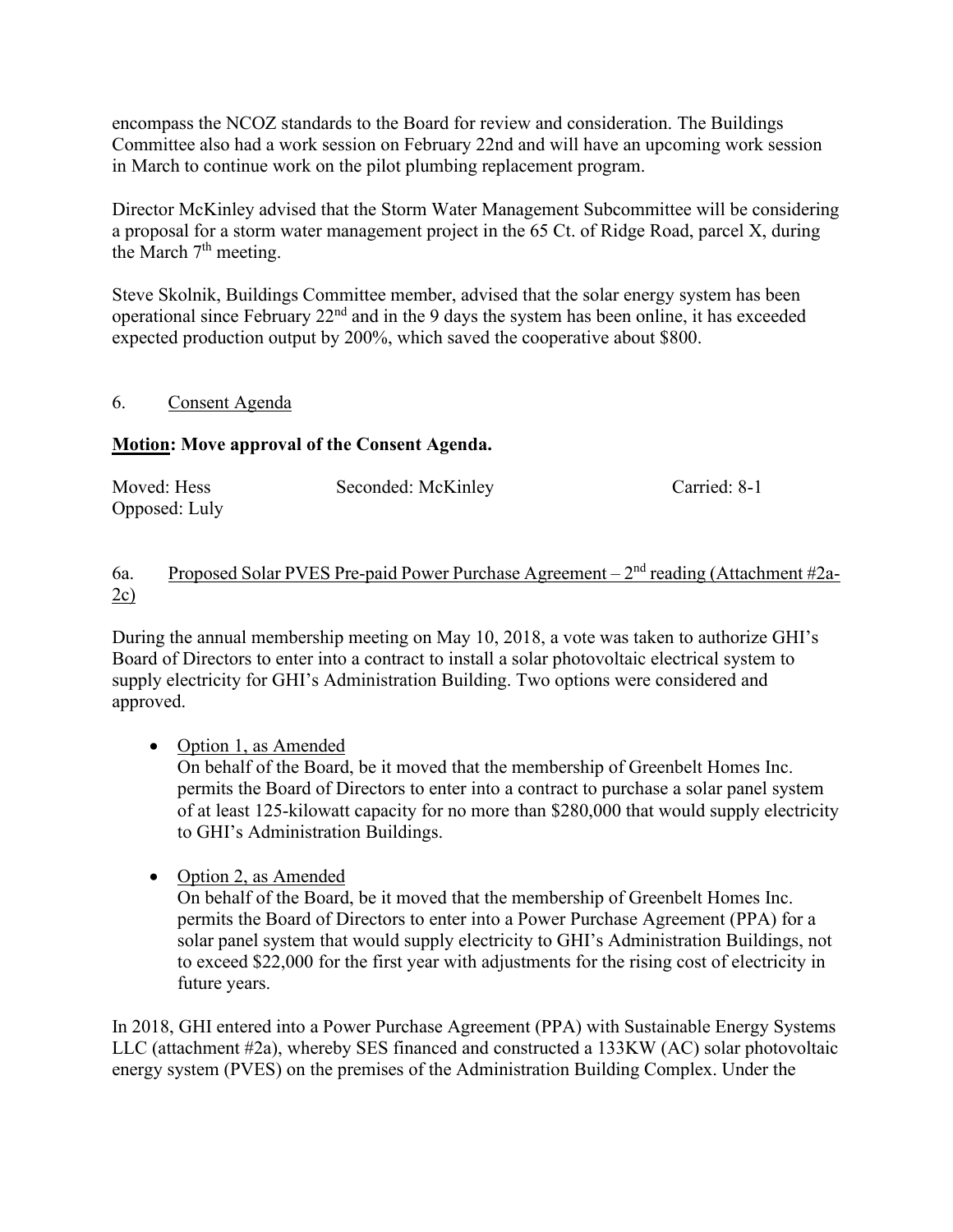terms of this agreement, GHI would purchase electrical energy for a minimum of 15% less than the rate PEPCO charges.

SES has offered to amend the current agreement from a Power Purchase Agreement (PPA) to a **pre-paid** PPA. Under the pre-paid PPA, GHI would pay SES \$258,155.52 at the beginning of the contract; an amount that is equivalent to the savings GHI would accrue in electrical costs plus solar renewable energy credits received by year 9 after the system is commissioned. SES would own the system for a period of 5 years and then sell or donate the system to GHI.

On May 6, 2021, the Board established a task force comprised of Steve Skolnik, Chuck Hess, and Eldon Ralph (staff liaison) to negotiate with SES and formulate a draft pre-paid PPA. On July 1, the Board reviewed the task force's report which included a draft pre-paid PPA and financial analyses showing savings that GHI would obtain from the current PPA and from the proposed pre-paid PPA. The Board directed the Manager to request legal counsel to review the draft pre-paid power PPA and also advise whether GHI's bylaws and the 2018 membership vote allowed the Board to enter into the proposed pre-paid PPA.

On September 30, 2021, Attorney Douglass from the law firm Whiteford, Taylor, Preston provided an opinion in reference to Article VIII, Section 11.d. of the Bylaws regarding multiyear contracts which stated that it is legitimate for GHI to enter into a pre-paid PPA without a further membership vote, provided the \$400,000 aggregate limit for multi-year contracts is not exceeded. GHI would not exceed the \$400,000 aggregate limit for multi-year contracts if the Board approved the pre-paid PPA; hence a further membership vote is not necessary.

On November 18, 2021, the Board reviewed a financial spreadsheet that Board Treasurer Luly, Director Chuck Hess, and Finance committee member Bill Jones prepared regarding the projected financial benefit to GHI of owning the solar PVES in terms of 'net present value.' The analysis showed that the proposed option to purchase has a Net Present Value of \$547,426; the current option to lease has a Net Present Value of \$331,924. i.e., purchase is \$215,502 better in today's dollars, based on the following assumptions:

- Electric prices rise at 0.553% annually.
- Power generated the first year would cost \$23,496 from Pepco (the lease option requires GHI to pay 85% of that to the contractor, which is \$19,972).
- Monies invested by GHI will earn 2.5% annually.
- The contractor's estimate of \$61,558 earnings in SRECs for the first ten years is correct.

The Board then directed that legal counsel should continue reviewing the draft pre-paid PPA and requested GHI member Steve Skolnik to continue inspecting the Solar PVES that SES installed, review its material specifications, and provide a report on the quality of the installation.

Attorney Stephen Luttrell of the law firm Whiteford, Taylor, Preston reviewed a pre-paid PPA amendment to the original PPA that SES provided and made several changes. Mr. Luttrell presented a final draft pre-paid PPA amendment (attachment #2b) for the Board's review.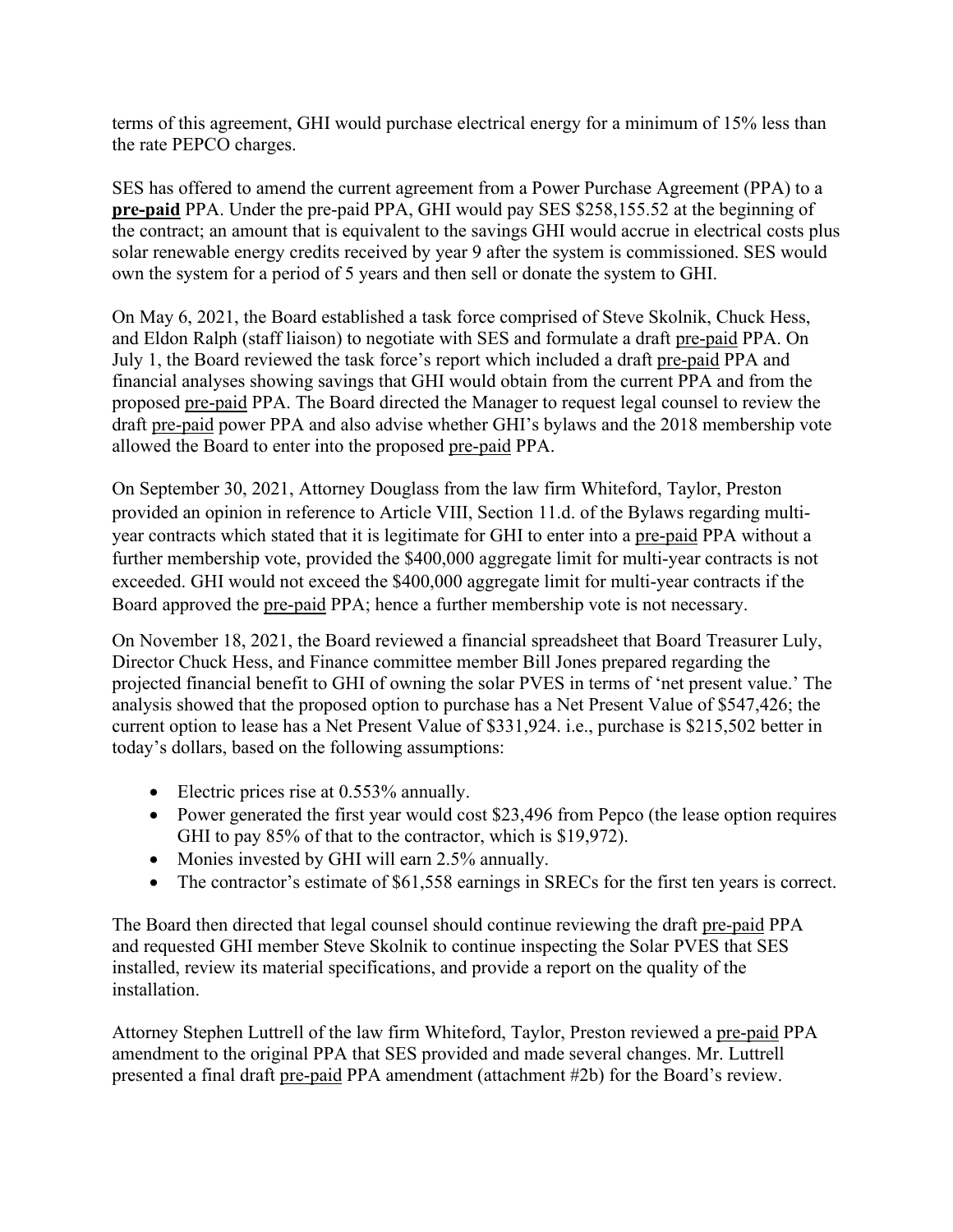Attachment #2c is a report from Steve Skolnik regarding the quality of the Solar PVES installation.

This item is on the agenda for discussion and action.

**Approved by Consent: I move that the Board authorize the Manager for second and final reading to sign the pre-paid Power Purchase Amendment to the Solar Power Purchase Agreement between GHI and Sustainable Energy Systems, LLC as presented, with a contract price amount of \$258,155.52 to be paid by GHI to Sustainable Energy Systems, LLC.**

#### 7. For Action or Discussion

7a. Approve Minutes of the Open Meeting Held on January 20, 2022 – (Attachment #3)

### **Motion: I move that the Board of Directors approve the minutes of the Open Meeting which was held on January 20, 2022 as presented.**

Moved: James Seconded: Hess Carried: 9-0

# 7b. Proposed Bylaw Changes to be Considered During the May 12, 2022, Annual Membership Meeting

On February 3, 2022, President Stefan Brodd proposed that the Board request the membership to consider approving four proposed Bylaw amendments outlined below during the annual membership meeting on May 12, 2022. The strikethrough text delineates words to be deleted and bold underlined text delineate words added.

Proposed Amendment #1

Article VIII Financial Regulations; Section 11 Expenditure of Funds and Contracts; paragraph a:

No expenditure in excess of \$7,500 **\$15,000** shall be made, nor shall any obligation for the expenditure of more than said amount be incurred, except in pursuance of a motion adopted by the Board of Directors. All motions authorizing said expenditures of money or the incurring of an obligation for said expenditures of money shall state specifically the amounts of expenditures authorized and the specific purpose for which authorized. Sums thus authorized shall be applied solely to the specific objects for which they are made and for no others, except pursuant to a motion subsequently adopted by the Board of Directors. No motion authorizing the expenditure of money **in excess of \$100,000** or the incurring of any obligation for the expenditure of money **of more than said amount** shall be adopted until the same shall have been approved by the Board of Directors at two separate Board meetings on two different days except in emergencies, in which event the approval of two-thirds of the entire Board shall be necessary for adoption.

## *Rationale: To give the General Manager greater flexibility and efficiency in dealing with budgeted expenditures and contracts that fall between \$7,500 (current limit) and \$15,000*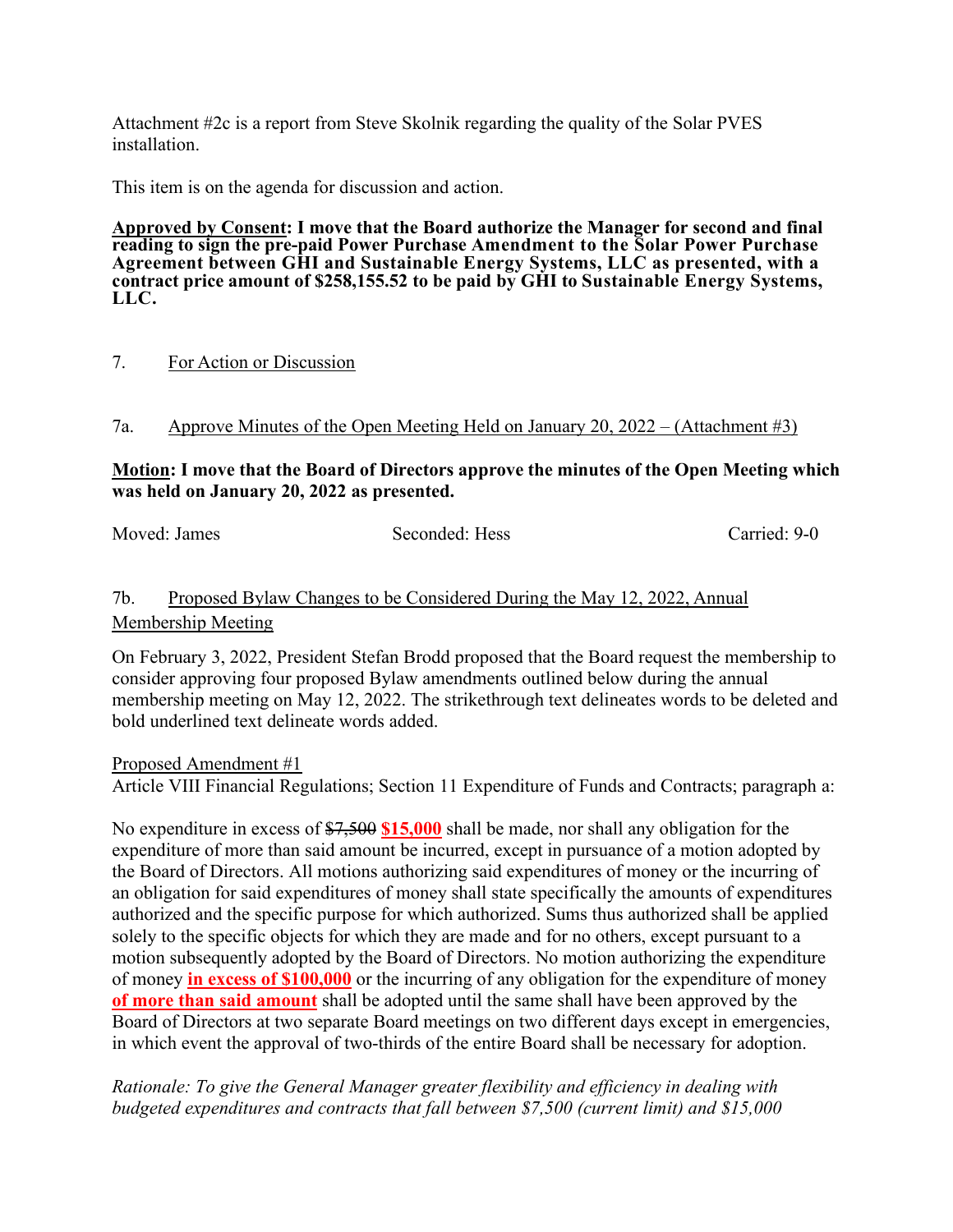*(proposed new limit) and increase the efficiency of the Board of Directors in not having to review these small items.*

*To allow the Board of Directors to accept contracts between \$15,000 and \$100,000 in one reading, thus saving time and making Board operations more efficient. Contracts involving, for example, repairs to a unit that has been assigned to GHI by a member should not be unnecessarily delayed by two separate readings because it is expensive and inconvenient for both GHI and the member.* 

#### Proposed Amendment #2

In Article III Membership; Section 3 Privileges of Members:

Members of the Corporation shall be permitted to attend meetings of the Board of Directors and shall be excluded from such meetings only if the Board by a three-fourths **two-thirds** vote should enter into an executive session **hold a closed meeting.** Any consideration of contracts in Executive Session **a closed meeting** requires prior public announcement of the nature and scope of the contracts by printed and electronic means as soon as practicable. The Board shall not make policy decisions in Executive Session **a closed meeting**, but may decide in such sessions matters affecting individual members, employees, pending litigation, or contract negotiations. All members of the Corporation shall have the right to inspect and copy the record of the names and addresses of all members of the Corporation at any time during regular office hours of the Corporation, provided that such member asking to examine and/or copy the list shall sign a statement that the list will not be used for a purpose other than for contacts with members covering business concerning the Corporation. All members of the Corporation shall have the right to inspect and copy the approved minutes of the Board of Directors (excluding minutes of any **closed** meeting held in executive session) at reasonable times and under reasonable regulations established by the Board of Directors.

*Rationale: Change "executive session" to "closed meeting" to bring the terminology in GHI Bylaws into accordance with the Maryland Cooperative Housing Corporation Act and use a term more easily understood by members.* 

#### Proposed Amendment #3

In Article VII Committees; Section 2 Audit Committee; paragraph c:

Members of the Audit Committee shall have the right to attend all regular and special meetings of the Board of Directors of GHI and all subsidiary corporations, including executive sessions **closed meetings**, and shall be furnished with copies of all minutes……………….

*Rationale: Change "executive sessions" to "closed meetings" to bring the terminology in GHI Bylaws into accordance with the Maryland Cooperative Housing Corporation Act and use a term more easily understood by members.*

Proposed Amendment #4 In Article V Directors; Section 5 Meetings: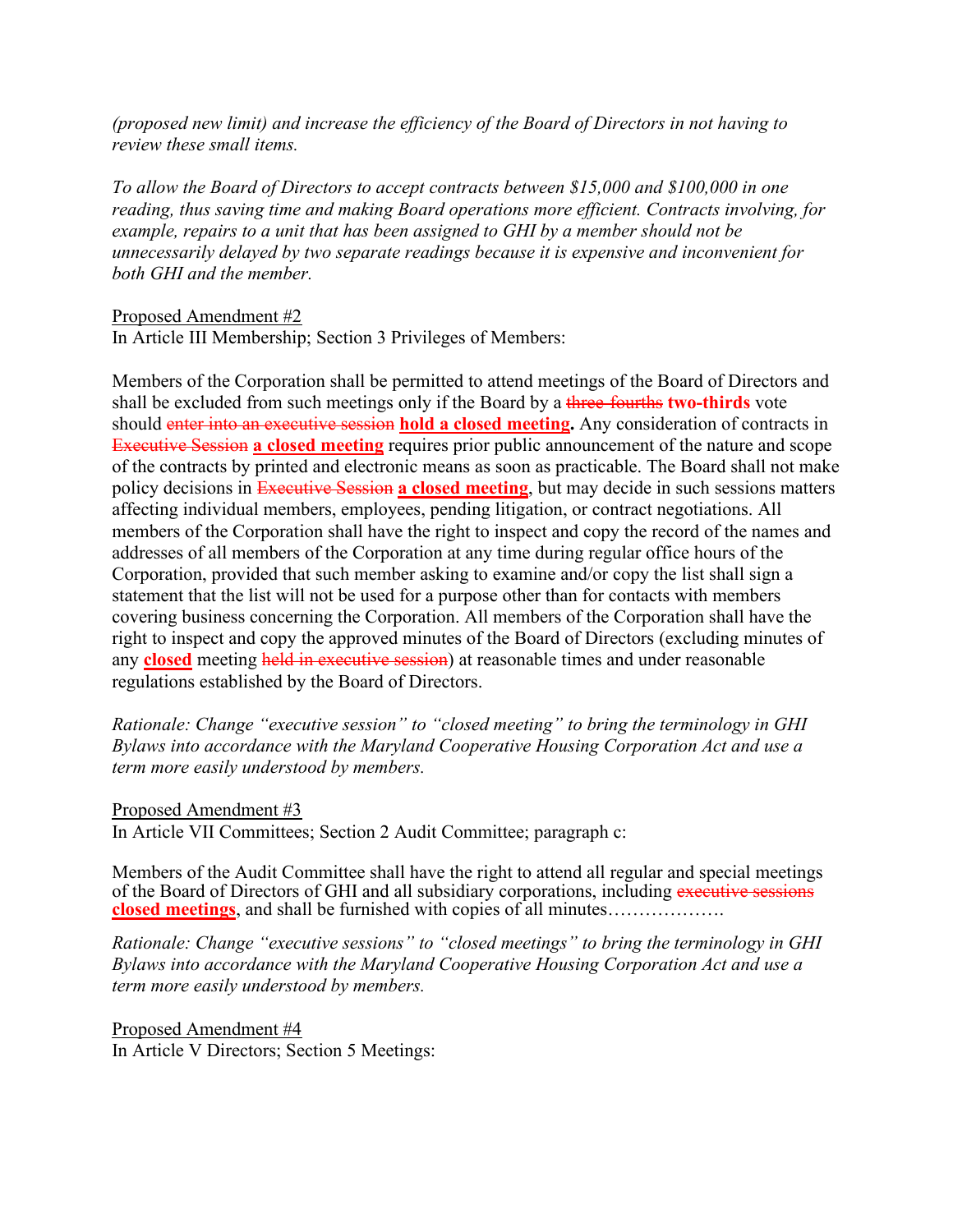The Board shall hold regular meetings at least twice monthly except during the months of June, July, and August, when it shall meet **at least** monthly……………

# *Rationale: To reflect the reality that the Board of Directors has for years met at two regular Board meetings during the summer months.*

After discussing President Brodd's proposed amendments, the Board requested that GHI's legal counsel should review their language and recommend revisions. Attorney Joe Douglass advised as follows:

**1.** Amendment #1 should be revised to set the threshold amounts as percentages of the annual budget, rather than as flat dollar amounts. This will allow the amounts to adjust automatically for inflation over time. Here is a suggested revision:

No expenditure in excess of  $\frac{$7,500}{$15,000}$  % of the then-current annual **budget** shall be made, nor shall any obligation for the expenditure of more than said amount be incurred, except in pursuance of a motion adopted by the Board of Directors. All motions authorizing said expenditures of money or the incurring of an obligation for said expenditures of money shall state specifically the amounts of expenditures authorized and the specific purpose for which authorized. Sums thus authorized shall be applied solely to the specific objects for which they are made and for no others, except pursuant to a motion subsequently adopted by the Board of Directors. No motion authorizing the expenditure of money **in excess of \$100,000** % of the then**current annual budget** or the incurring of any obligation for the expenditure of money **of more than said amount** shall be adopted until the same shall have been approved by the Board of Directors at two separate Board meetings on two different days except in emergencies, in which event the approval of two-thirds of the entire Board shall be necessary for adoption.

**2.** In Amendment #2, I would recommend revising the following sentence as shown below:

Members of the Corporation shall be permitted to attend meetings of the Board of Directors and shall be excluded from such meetings only if the Board**,** by a three-fourths **two-thirds vote of the Board members in attendance at an open meeting at which a quorum of the Board is present,** should **decide to** enter into an executive session **hold a closed meeting, in accordance with the Maryland Cooperative Housing Corporation Act.**

This item is on the agenda for discussion and action.

# **Motion: I move that the Board of Directors accept the following proposed GHI Bylaw amendments:**

- **Amendment #1 as presented by Board President Brodd**
- **Amendment #2 as revised by Attorney Douglass**
- **Amendment #3 as presented by Board President Brodd**
- **Amendment #4 as presented by Board President Brodd**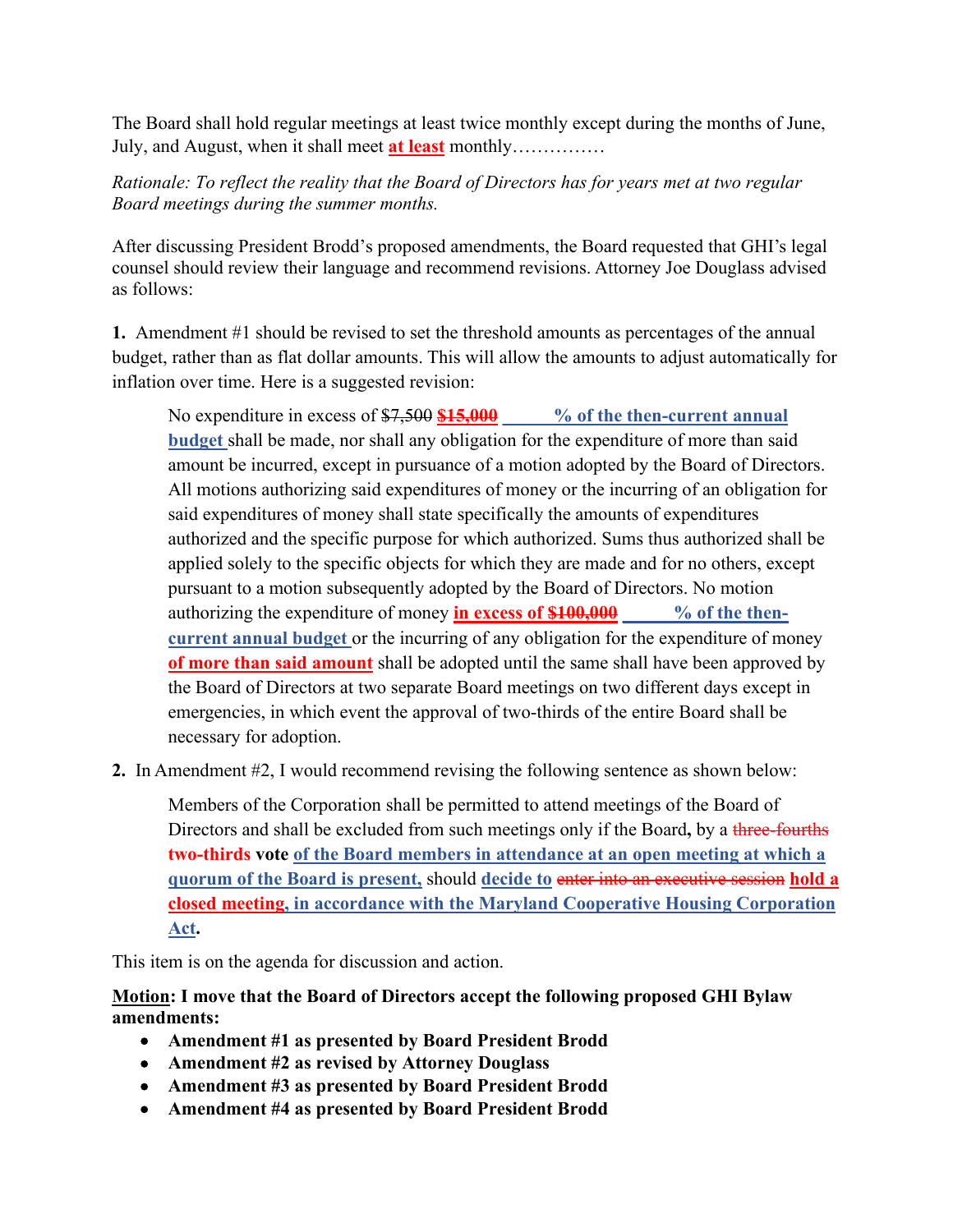**Further, I move that the Board of Directors direct that the proposed amendments be voted on by the membership, for inclusion into GHI Bylaws, during the May 12, 2022 Annual Meeting.**

| Moved: Bilyeu | Seconded: Hess | Carried: 9-0 |
|---------------|----------------|--------------|
|               |                |              |

7c. Permit Request to Install a Greenhouse Structure in the Serviceside Yard at 60-D Crescent Road – (Attachment #4a-4c)

On January 22, 2022, staff received a Type II permit request (attachment# 4a) from the member at 60-D Crescent Road who desires to construct a greenhouse in the serviceside yard.

This request requires consideration of the following GHI Rule:

# **§IX.B.4**, "**Accessory Buildings require approval by the Board of Directors".**

During the ARC meeting on February 7, 2022, the following points were discussed:

- a. The member would like to construct a prefabricated poly-carbonate greenhouse on a concrete slab in their service side yard. The size of the shed would be approximately 6' x 8' x 6'-9". The member plans to use the greenhouse to extend the growing season for vegetables. There are no current plans to heat the greenhouse.
- b. The current rules in the Member handbook do not permit storage shelters or sheds in the serviceside yard.
- c. The member's gardenside yard is sloped and does not receive much sun. It is not a suitable location.
- d. The yard at 60-D Crescent is at a higher elevation, making it visible to every unit in the court and to cars driving by on Crescent Road.
- e. Several members of 60 Court Crescent Rd spoke in opposition to this request. While they appreciated the member as a neighbor and coop member, they felt that the serviceside is an inappropriate location for any structure, much less a greenhouse.
- f. There was additional concern that the greenhouse would be accompanied by additional clutter to serve the gardening process.
- g. A member in the Court spoke about the cohesive nature of the service side yards in the court. She noted that the yards are all small, but taken as a whole, the serviceside feels very open and communal. Adding a greenhouse, or any structure, would very much detract from this open space.
- h. One member of the court suggested that the member at 60-D Crescent Rd should apply for a community garden plot across from the administration building as an alternative.
- i. There was concern that allowing any structure on the serviceside would set a precedent for future serviceside structures.
- j. The neighboring members were not made aware that there would be a permanent concrete slab base for the proposed greenhouse when their consent was requested.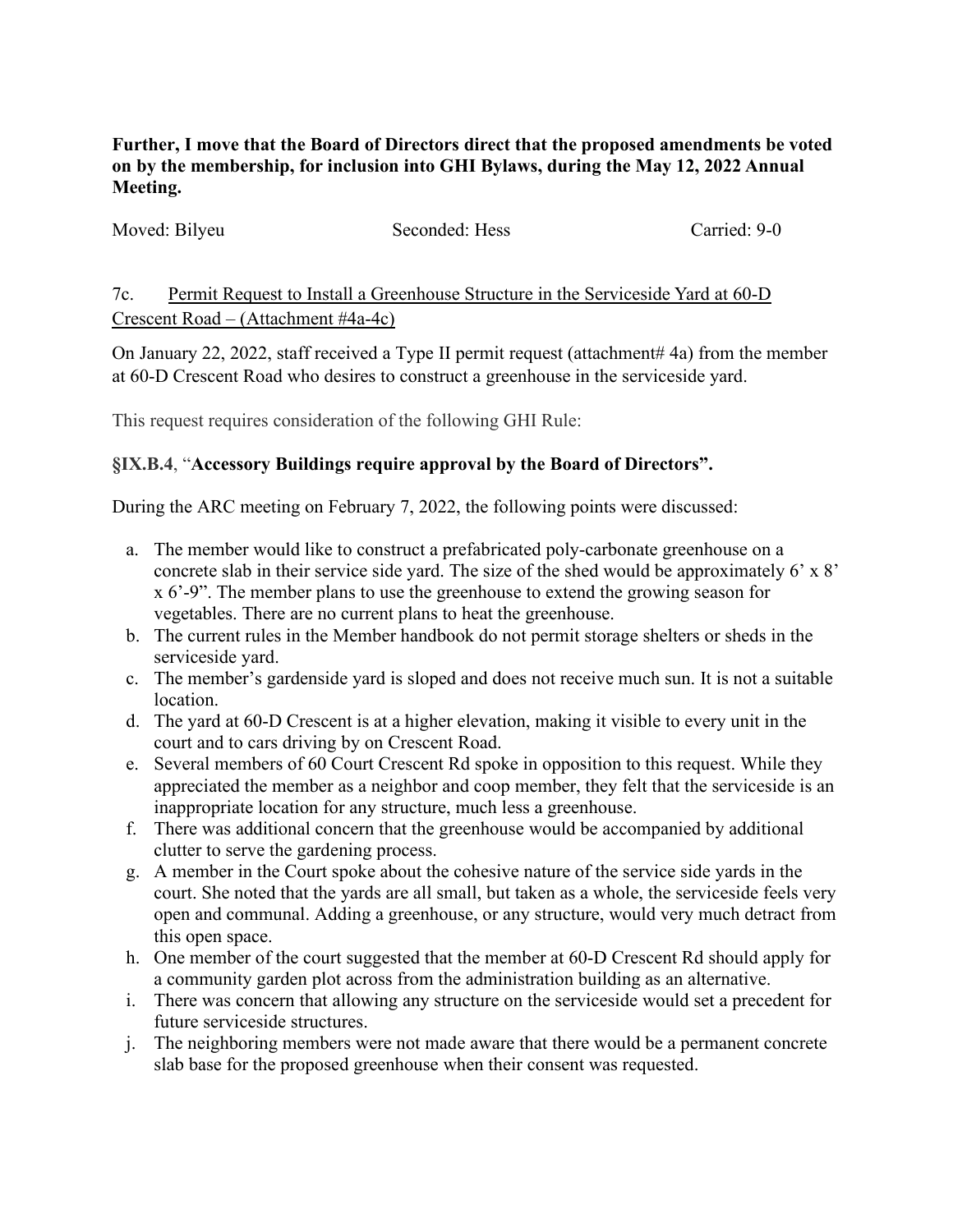The ARC recommended by a vote of 5-0-1 that the Board of Directors not allow the construction of the greenhouse in the serviceside yard at 60-D Crescent Road.

Reasons for the motion:

- Lack of neighbor support (consent)
- Very small serviceside yards at 60 Court
- High visibility from 60 Court and Crescent Road

Attachment #4b is an email from the member of 60-D Crescent Rd responding to concerns about the greenhouse that were expressed during the ARC meeting.

Attachment #4c contains letters that are in favor of and against allowing the greenhouse to be constructed. A summary of letters received is as follows:

| <b>Address</b>   | In favor/      |
|------------------|----------------|
|                  | <b>Against</b> |
| 60-A Crescent Rd | In favor       |
| 60-C Crescent Rd | Against        |
| 60-E Crescent Rd | Against        |
| 60-F Crescent Rd | Against        |
| 60-G Crescent Rd | Against        |
| 60-J Crescent Rd | Against        |
| 60-K Crescent Rd | Neutral        |
| 5-E Eastway      | In favor       |
| 36-H Ridge Rd    | In favor       |
| 39-B Ridge Rd    | In favor       |
| 8-E Southway     | In favor       |

This item is on the agenda for discussion and action.

The Board decided to continue the conversation at another meeting.

# 7d. Review Dates for Board Meetings During April 2022

In April 2022, regular open Board meetings are scheduled to be held on April 7<sup>th</sup> and April 21<sup>st</sup>. The annual membership meeting will be held on May 12<sup>th</sup>.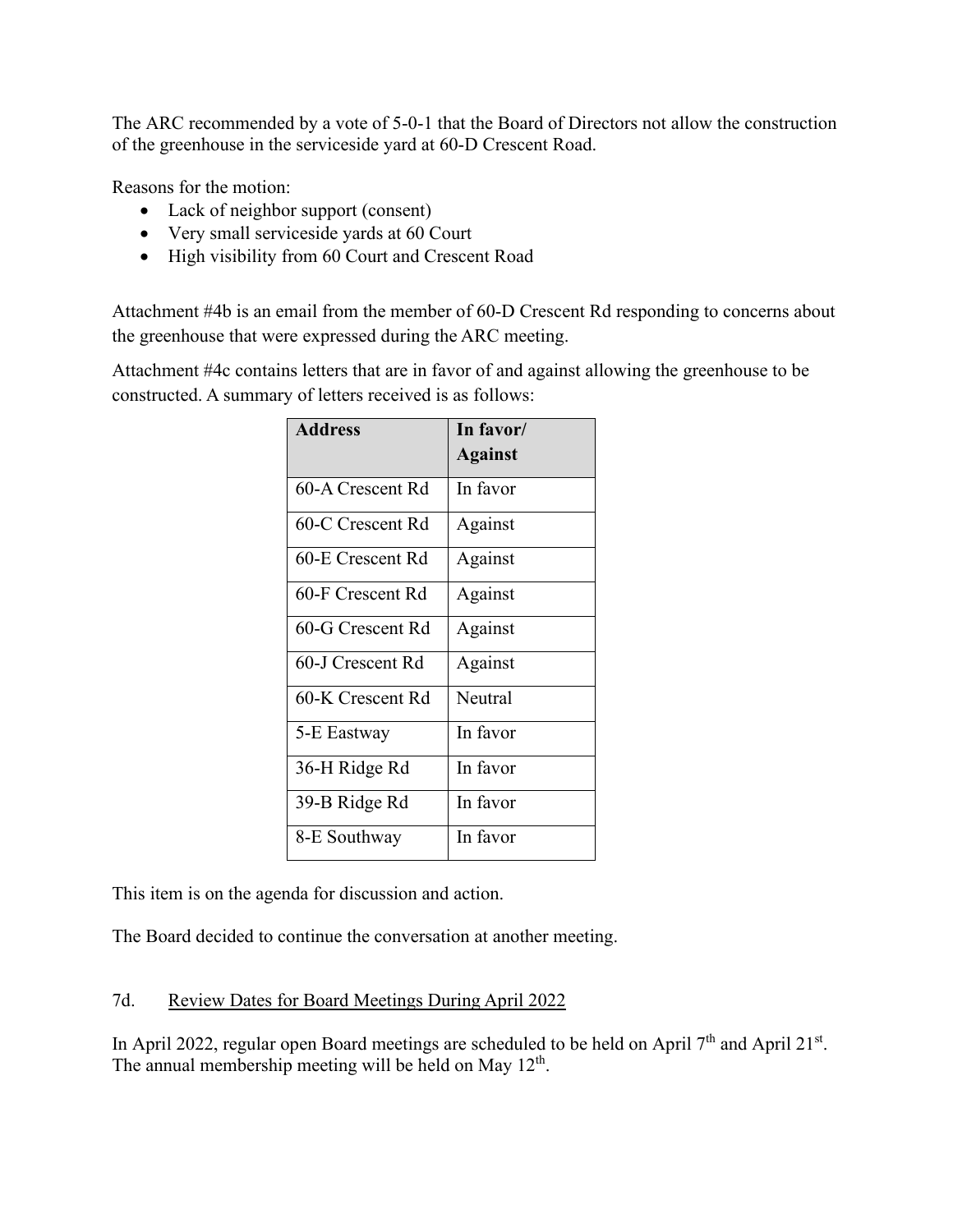The Board must review the 2021 External Audit Report (including the Consolidated Financial Statements for Greenbelt Homes Inc. as of December 31, 2021, and December 31, 2020) before the financial statements are included in the 2021 GHI Annual Report to be printed by April  $20<sup>th</sup>$ and distributed to the membership between April  $28<sup>th</sup>$  and May  $2<sup>nd</sup>$ . The External Auditor proposes to submit a draft Audit Report to the Audit Committee by March 29<sup>th</sup> and a final report a few days later. Staff may not receive the final report by March 31<sup>st</sup> to include in the Manager's memorandum for a Board meeting on April  $7<sup>th</sup>$ .

The Board must also review the agenda for the annual meeting before it is printed and mailed to members between April 22<sup>nd</sup> and May 2<sup>nd</sup>. GHI's bylaws state that any matter of business shall be placed on the agenda of a membership meeting of the Corporation on written request to the secretary for such action by ten or more members at least thirty-five days in advance of such meeting i.e., by April 7, 2022, for the May 12, 2022, meeting.

Staff recommends that the Board consider meeting on April 14<sup>th</sup> to review the External Audit Report and agenda for the annual meeting, by selecting one of the following options:

- a) Hold regular open meetings on April  $7<sup>th</sup>$  and April 21<sup>st</sup> and a special open meeting on April 14<sup>th</sup> to review the External Audit Report and agenda for the annual meeting.
- b) Cancel the regular open meeting on April  $7<sup>th</sup>$  and hold regular open meetings on April  $14<sup>th</sup>$  and April  $21<sup>st</sup>$ .

This item is on the agenda for discussion and action.

# **Motion: I move that the Board of Directors hold a special open meeting on April 14, 2022.**

Moved: Hess Seconded: Bilyeu Carried: 9-0

# 7e. Should GHI Advocate for Legislation to Make Coop Members Eligible for Reverse Mortgages? – (Attachment #5)

Members in housing cooperatives in Maryland are not allowed opportunities to obtain reverse mortgages that could allow long-time members to live in their homes longer. This issue was discussed during a meeting on November 1, 2017, between the Legislative Government and Affairs Committee, Maryland Senator Paul Pinsky, and Maryland State Delegates Tawana Gaines, Delegate Ann Healey, and Alonzo Washington. Board President Skolnik attended this meeting.

On May 18, 2018, GHI representatives (Board President Brodd, Vice President Skolnik, Treasurer Hess, LGAC Chair Aaron Marcavitch and General Manager Ralph) attended a Community Association Institute sponsored summit with our Congressional Representatives and advocated that Congress should consider enacting legislation to make members of housing cooperatives eligible for reverse mortgages.

Attachment #5 is an article which states that under a new law, co-op shareholders 62 and older in New York can tap into their equity through a reverse mortgage.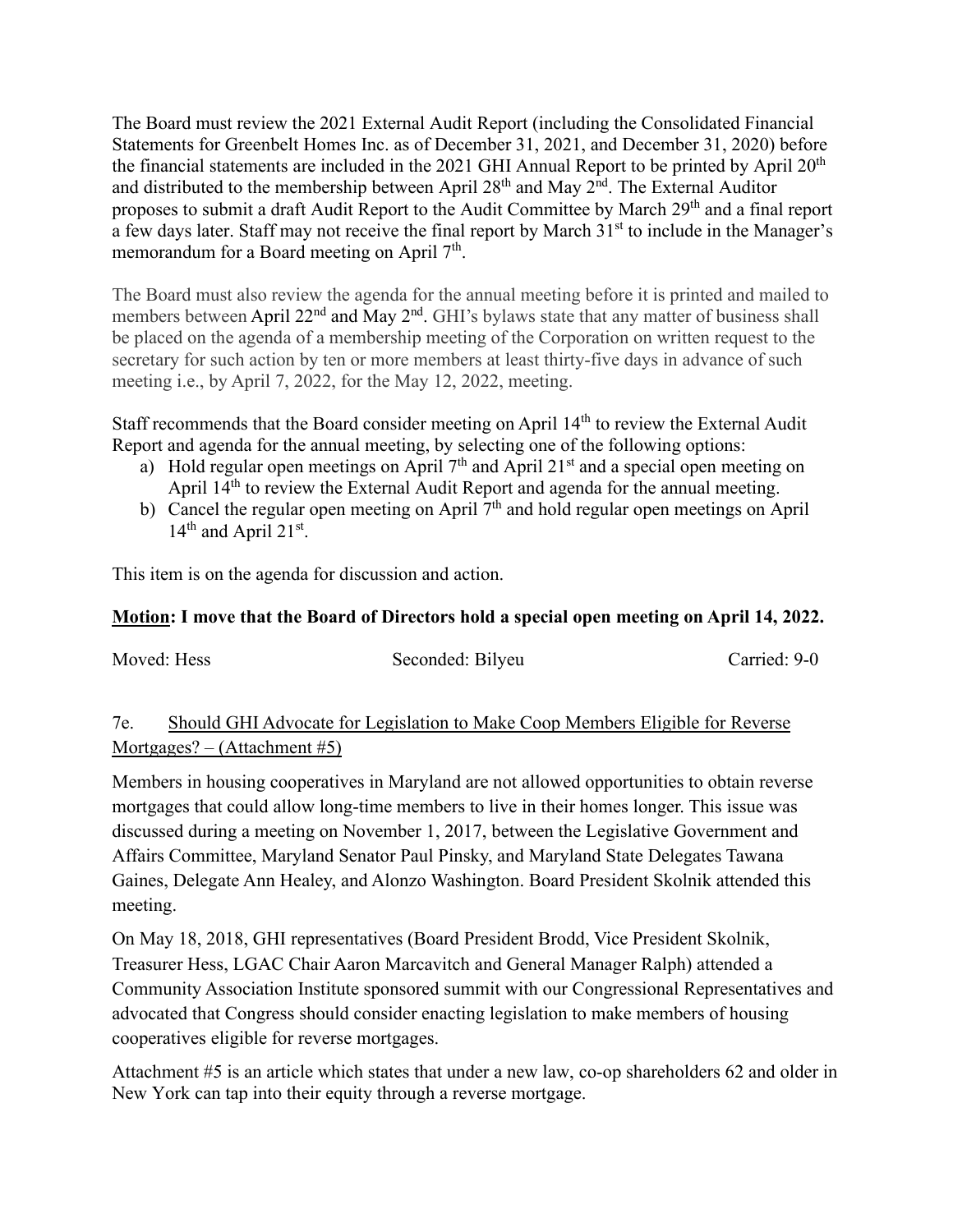This item is on the agenda for the Board to discuss whether GHI should advocate for the passage of legislation that would enable members of housing cooperatives in Maryland to be eligible for reverse mortgages.

**Motion: I move that the Board of Directors direct the Legislative Government Affairs Committee (LGAC) to recommend specific steps that GHI should take in advocating for the passage of legislation in Maryland that would enable members of housing cooperatives to obtain reverse mortgages. The LGAC shall provide its recommendation by October 1, 2022.** 

| Moved: Hess | Seconded: McKinley | Carried: 9-0 |
|-------------|--------------------|--------------|
|             |                    |              |

# 7f. Request by an External Organization for a Contribution – (Attachment #6a-6c)

Attachment #6a is a letter from the Greenbelt Community Foundation with a request for a donation.

GHI's Contributions Policy, shown in attachment #6b, outlines the process for requesting a contribution; all requests should fit one or more of the stated criteria. A chart of donations for the past six years is presented as attachment #6c.

This item is on the agenda for discussion and action.

## **Motion: I move that the Board of Directors approve a contribution of \$300 to the Greenbelt Community Foundation.**

| Moved: Hess | Seconded: Carter-Woodbridge | Carried: 9-0 |
|-------------|-----------------------------|--------------|
|-------------|-----------------------------|--------------|

### 7g. Schedule a Closed Meeting for the Manager's 2021 Performance Evaluation

The Board should schedule a date for the Manager's 2021 performance evaluation which will be done during a closed meeting.

This item is on the agenda for discussion and action.

## **Motion: I move that the Board establish April 28, 2022, commencing at 7:00 pm as the date for a closed meeting with the General Manager, to discuss his 2021 performance evaluation.**

Moved: James Seconded: Hess Carried: 9-0

### 7h. Motion to Hold a Closed Meeting on March 17, 2022